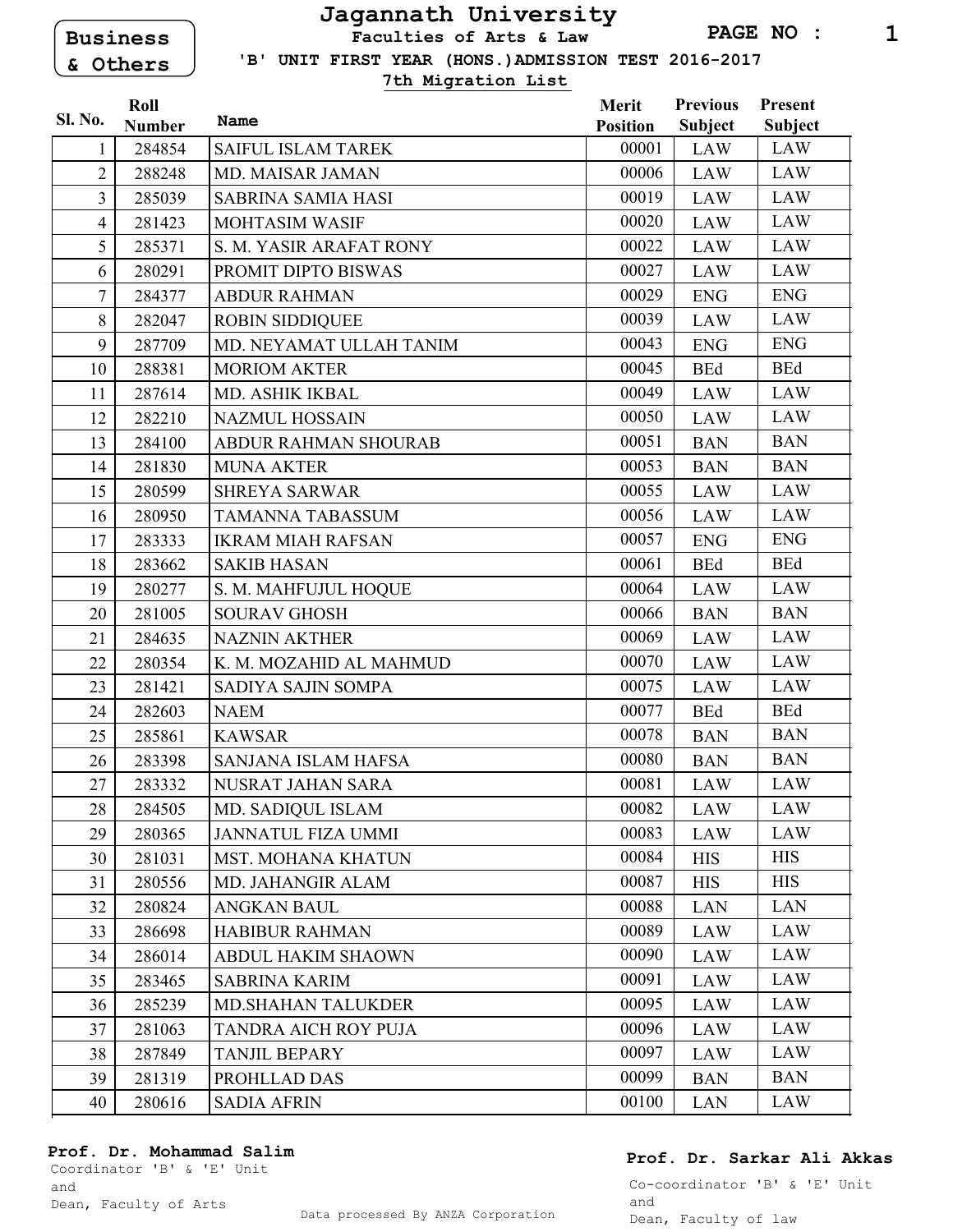**Business & Others** 

# **Jagannath University Faculties of Arts & Law**

 **'B' UNIT FIRST YEAR (HONS.)ADMISSION TEST 2016-2017**

**7th Migration List**

|                | Roll          |                             | <b>Merit</b>    | <b>Previous</b> | Present        |
|----------------|---------------|-----------------------------|-----------------|-----------------|----------------|
| <b>Sl. No.</b> | <b>Number</b> | Name                        | <b>Position</b> | <b>Subject</b>  | <b>Subject</b> |
| 41             | 287616        | MD. RAYHAN MITHU            | 00103           | <b>BEd</b>      | <b>BEd</b>     |
| 42             | 285368        | <b>MAHARIN AHAMED</b>       | 00106           | <b>BAN</b>      | <b>BAN</b>     |
| 43             | 285196        | MD.HASANUZZAMAN             | 00110           | <b>IH</b>       | <b>IH</b>      |
| 44             | 286749        | <b>AMINA AKTER</b>          | 00111           | PHI             | <b>BAN</b>     |
| 45             | 283459        | POMPA DHALI                 | 00112           | LAN             | <b>LAN</b>     |
| 46             | 285870        | <b>SHAMSUL ALAM</b>         | 00113           | <b>IH</b>       | <b>IH</b>      |
| 47             | 283119        | <b>SAKIB MOHAMMAD FAHIM</b> | 00115           | <b>ENG</b>      | <b>ENG</b>     |
| 48             | 280572        | <b>MEHZABIN RAHMAN</b>      | 00117           | <b>LAN</b>      | <b>LAN</b>     |
| 49             | 280703        | REJUANA RAZZAK              | 00118           | <b>LAN</b>      | <b>LAN</b>     |
| 50             | 287478        | <b>AMANAT ISLAM</b>         | 00120           | <b>LAN</b>      | <b>LAN</b>     |
| 51             | 281282        | <b>ZANNATUL FERDOUS</b>     | 00123           | <b>LAN</b>      | <b>LAN</b>     |
| 52             | 288463        | MD. MINHAJUL ABEDIN         | 00124           | <b>LAN</b>      | <b>LAN</b>     |
| 53             | 282221        | <b>SONIA PARVIN RIYA</b>    | 00125           | <b>LAN</b>      | <b>LAN</b>     |
| 54             | 287792        | <b>SANJIDA ISLAM</b>        | 00127           | PHI             | PHI            |
| 55             | 281587        | <b>MD. ZAKIR HOSSAIN</b>    | 00131           | <b>LAN</b>      | <b>LAN</b>     |
| 56             | 283497        | <b>FATEMA RAHMAN</b>        | 00133           | <b>ENG</b>      | <b>ENG</b>     |
| 57             | 288445        | <b>SYED SHAHRIAR AHMED</b>  | 00136           | <b>ENG</b>      | <b>ENG</b>     |
| 58             | 280219        | <b>NAIM AHMED TONNI</b>     | 00138           | <b>BEd</b>      | <b>BEd</b>     |
| 59             | 283064        | <b>SHANTA ISLAM</b>         | 00142           | <b>IH</b>       | <b>IH</b>      |
| 60             | 280493        | <b>HASIN RAYHAN SAGOR</b>   | 00143           | <b>BEd</b>      | <b>BEd</b>     |
| 61             | 285888        | <b>SUHRID BARUA</b>         | 00144           | <b>LAN</b>      | <b>LAN</b>     |
| 62             | 287837        | <b>SADMAN BIN MAHMUD</b>    | 00145           | <b>BEd</b>      | <b>BEd</b>     |
| 63             | 287447        | MD. ALAMGIR HOSSAIN         | 00146           | <b>LAN</b>      | LAN            |
| 64             | 287416        | TANIA JAHAN ANANNA          | 00148           | <b>LAN</b>      | <b>LAN</b>     |
| 65             | 284970        | MD. DIDARUL ISLAM           | 00150           | <b>LAN</b>      | <b>LAN</b>     |
| 66             | 280780        | MD. SEFAT ULLAH KAWSAR      | 00151           | <b>HIS</b>      | <b>HIS</b>     |
| 67             | 287654        | <b>SUMONA AKTER LUBNA</b>   | 00154           | IS              | <b>IS</b>      |
| 68             | 284442        | MD. MIRAJ ASWAD ARNAB       | 00156           | <b>ENG</b>      | <b>ENG</b>     |
| 69             | 286802        | <b>SAMIA KHAN SUMAIYA</b>   | 00157           | IS              | IS             |
| 70             | 287136        | NOUSHIN ISLAM JUTHI         | 00161           | <b>BEd</b>      | <b>BEd</b>     |
| 71             | 280958        | REHNUMA TABASSAM URME       | 00164           | IH              | IH             |
| 72             | 281582        | SHAHAJALAL                  | 00165           | <b>HIS</b>      | <b>HIS</b>     |
| 73             | 282704        | <b>MAZHARUL ISLAM ARABI</b> | 00166           | <b>BEd</b>      | <b>BEd</b>     |
| 74             | 280205        | MD. MEHEDI HASAN            | 00168           | LAN             | <b>LAN</b>     |
| 75             | 281618        | <b>MD NESHAT</b>            | 00171           | <b>BEd</b>      | <b>BEd</b>     |
| 76             | 286756        | THOHIDUR RAHMAN             | 00172           | <b>ENG</b>      | <b>ENG</b>     |
| 77             | 280012        | <b>MD. NAIMUR RAHMAN</b>    | 00173           | <b>IS</b>       | <b>IS</b>      |
| 78             | 282004        | <b>SAKIB HOSSAIN</b>        | 00174           | <b>ENG</b>      | <b>ENG</b>     |
| 79             | 282656        | <b>MONIR HOSSAIN</b>        | 00176           | <b>HIS</b>      | <b>HIS</b>     |
| 80             | 282053        | MD. OAHID FERDOUS           | 00179           | <b>LAN</b>      | LAN            |

#### **Prof. Dr. Mohammad Salim**

Coordinator 'B' & 'E' Unit and

### **Prof. Dr. Sarkar Ali Akkas**

Co-coordinator 'B' & 'E' Unit and Dean, Faculty of law